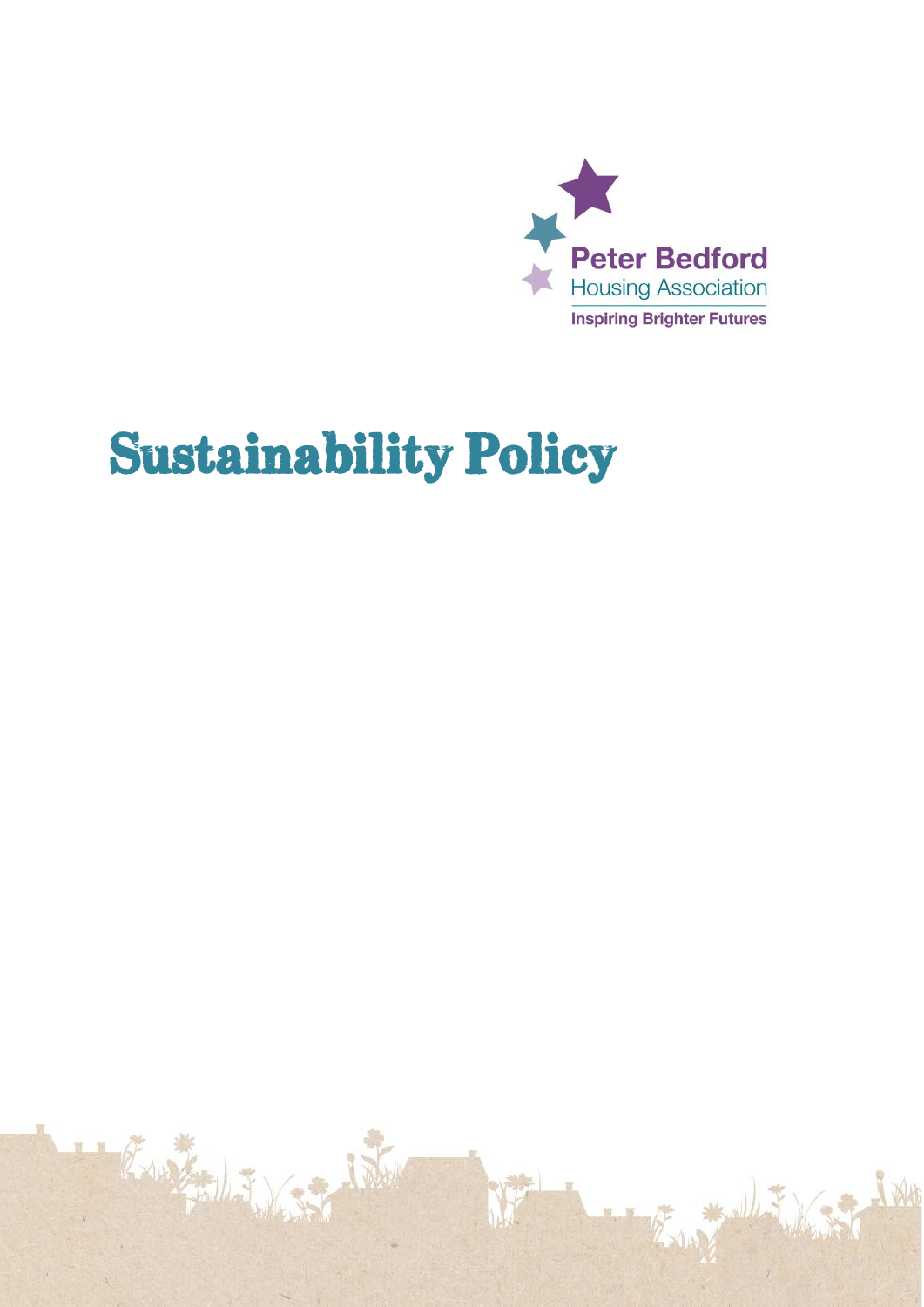### **Index Page**

| Introduction            |    |
|-------------------------|----|
| Aims of the policy      | Δ. |
| Risk assessment         |    |
| <b>Review of Policy</b> |    |
|                         |    |

## **Appendices** 6

Appendices 1: Sustainability Charter for PBHA service locations:

1. Outpost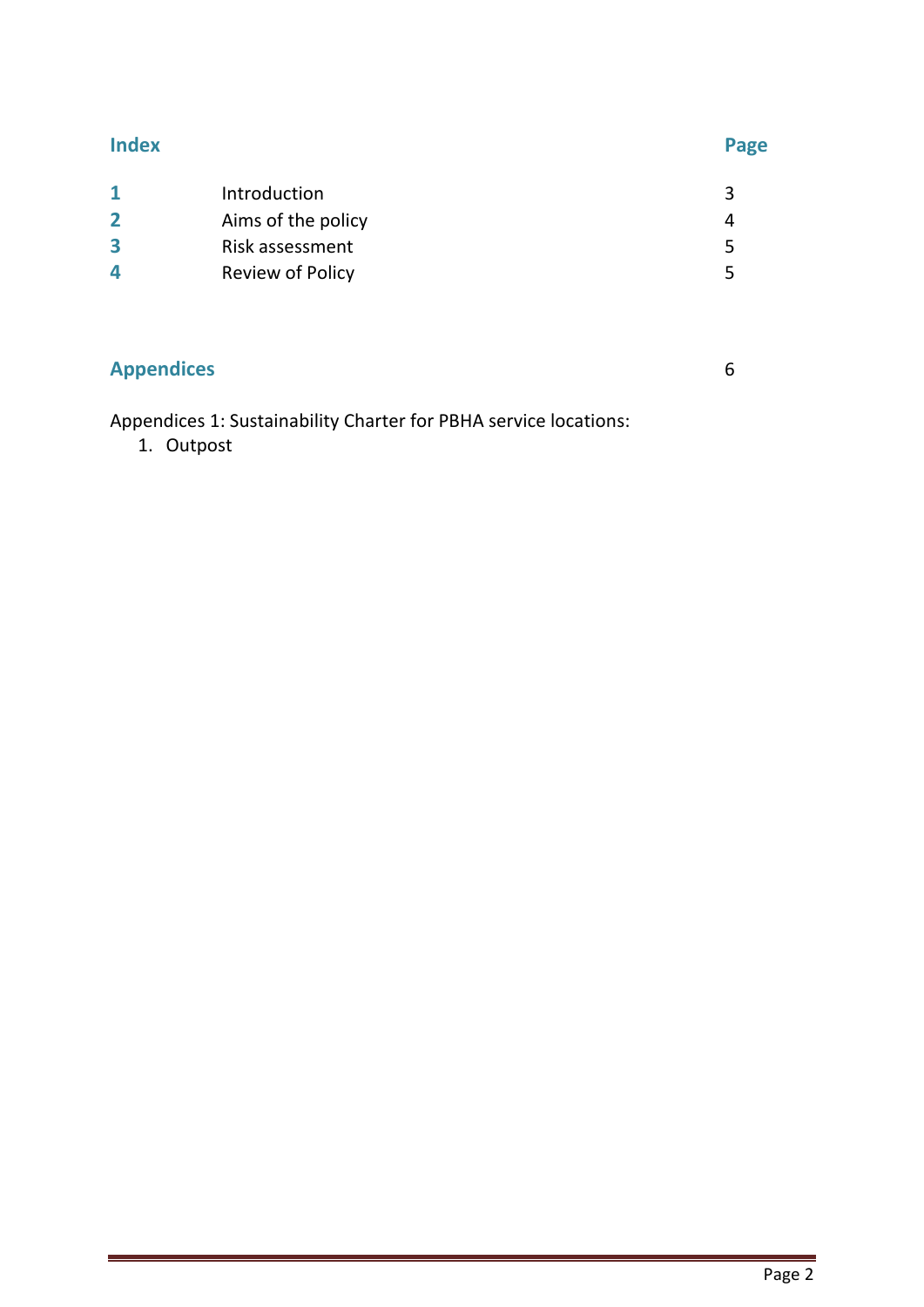### **1.0 Introduction**

**1.1** This Sustainability Policy is a statement outlining PBHA's commitment and strategy towards all areas of sustainability.

Sustainability is an important concept in the 21<sup>st</sup> Century, with Government departments pledging to meet various environmental targets. Accordingly, suppliers to the voluntary, public and private sectors are expected to follow suit, with a Sustainability Policy often stipulated if they wish to tender for contracts.

PBHA's Sustainability Policy outlines sustainability considerations within business decisions, with a plan of how to prevent issues arising. This includes encouraging staff to use public transport (where possible) and ensuring we are doing our best to recycle. PBHA aims to show consideration to the environment and natural resources.

**1.2** This policy should be read in conjunction with PBHA's Sustainable Procurement Policy which aims to ensure high quality goods and services are procured in a sustainable manner enabling social progress and recognising the needs of all stakeholders, including the wider community.

**1.3** Where possible PBHA aspires to work to recognised quality standards in sustainability such as the Green Mark. Following this, PBHA will develop an implementation plan and use an environmental management system to demonstrate our environmental credentials.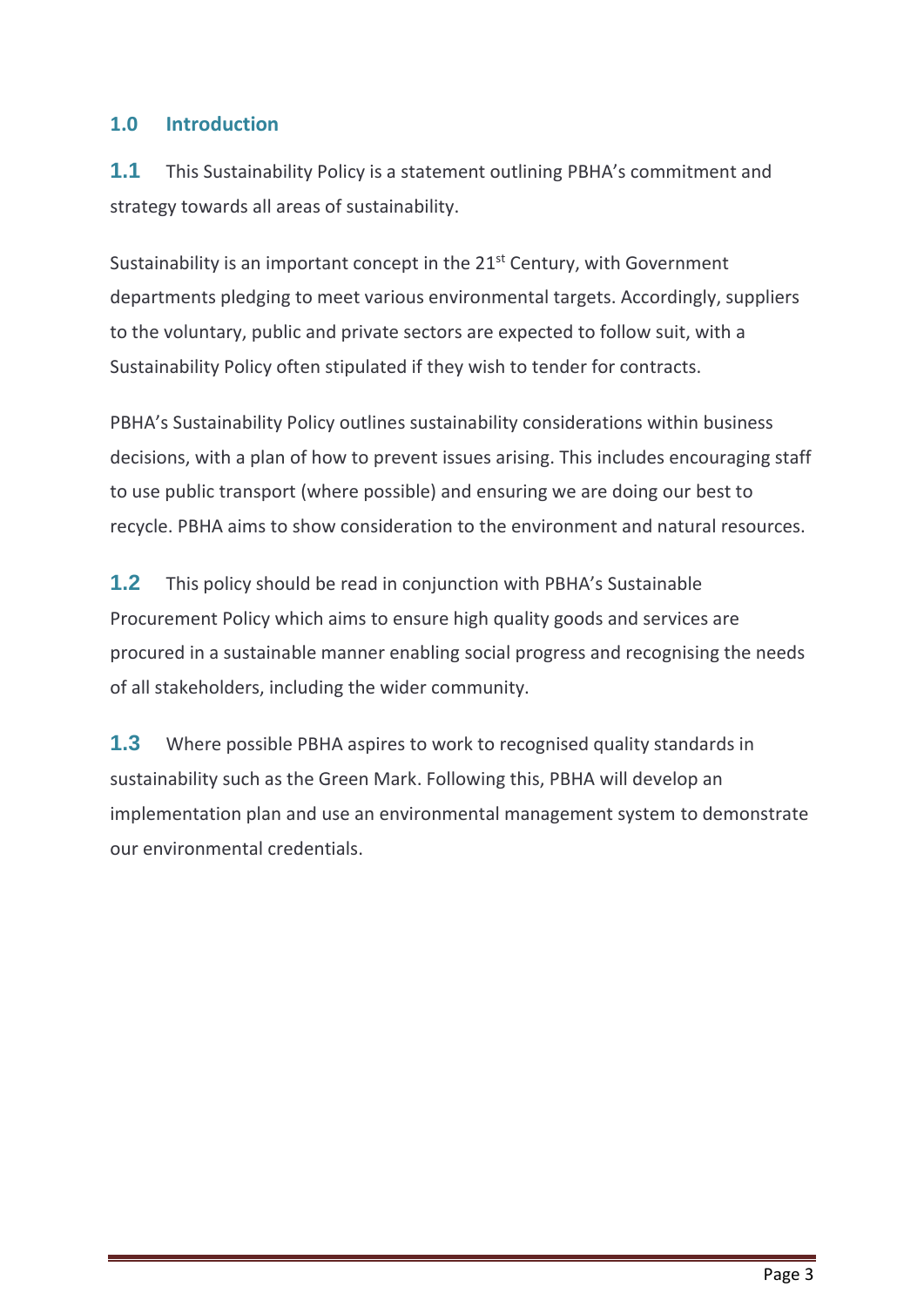### **2.0 The aims of PBHA's Sustainability Policy**

PBHA's aims within this Sustainability Policy are:

- To reduce greenhouse gas emissions from PBHA's operations
- To reduce the consumption of primary raw materials
- To encourage the use of sustainable travel practices by staff, tenants and participants
- To encourage and develop sustainable approaches to the built environment in our construction, refurbishment and maintenance programmes.
- To minimise waste production and diversion from landfill through increasing reduce, reuse and recycle.
- To consider sustainability in the procurement of goods and services.
- To enable our tenants and participants to build environmentally friendly lifeskills.
- To promote environmentally sustainable behaviours among the PBHA community.
- To support staff, tenants and participants to engage in activities which promote a more sustainable future, for instance to practice the waste hierarchy.
- To comply with legal and other regulatory requirements.
- To develop, implement and monitor an environmental management system.
- To communicate the policy well to our stakeholders (tenants, participants, funders, the regulator, suppliers, colleagues) including inducting and training colleagues to implement the policy.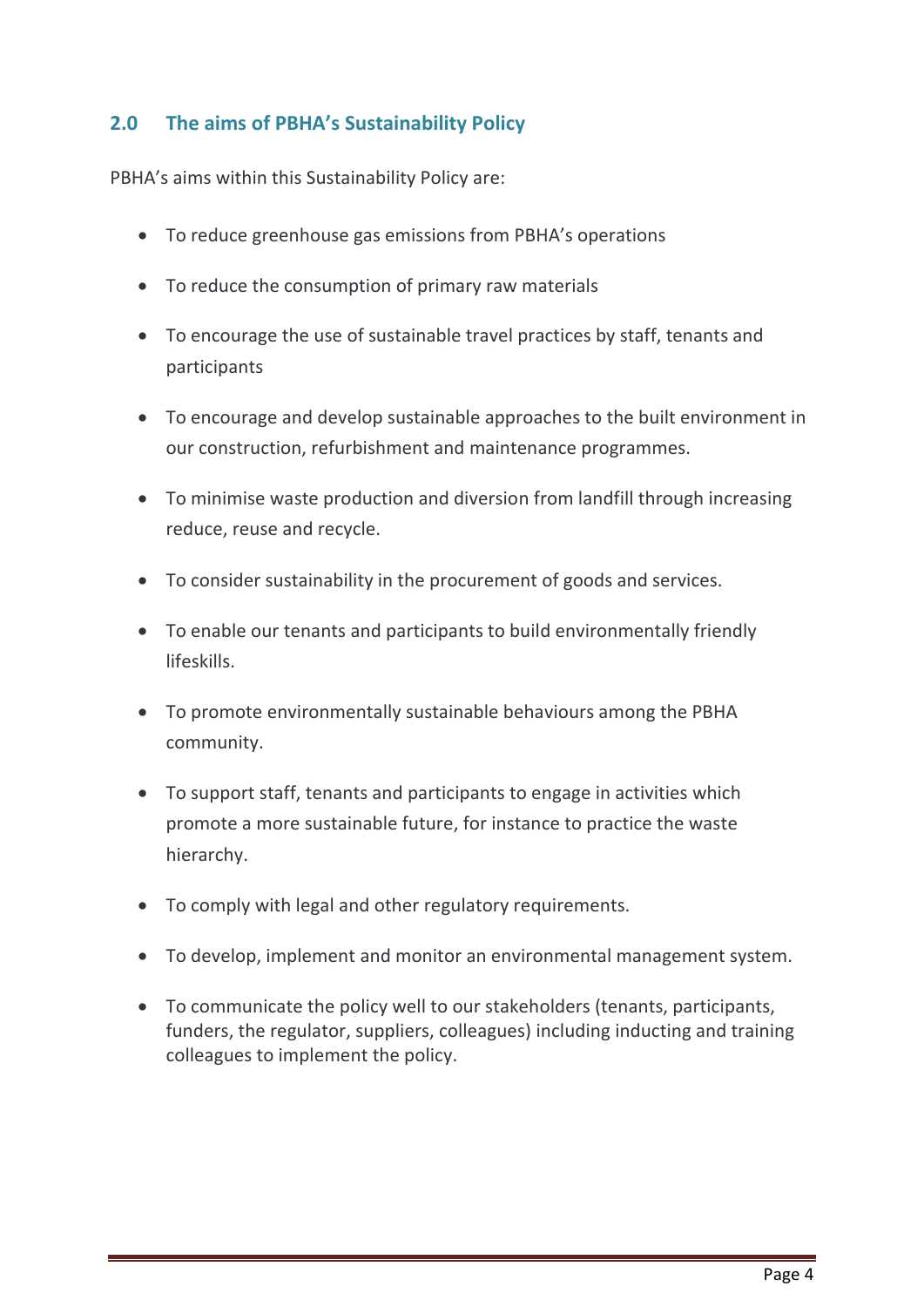### **3.0 Risk assessment**

**3.1** PBHA has used the Green Mark assessment tool to assess the impact the organisation and its work has on the environment and society. This assessment underpins this policy.

**3.2** We have considered legislation governing PBHA's role as a landlord, our vocational and community and our office based services. We have considered regulatory requirements in our capacity as a Registered Social Landlord. We have incorporated our regulator, the Homes and Community Agency's code into our practice. We have considered our direct use of resources such as energy consumption, the full life cycle of the products or services we use, how our supplies are delivered, and how our tenants and participants dispose of their waste. We are developing an action plan which will be reviewed bi-annually and we will use this to continually improve our services and improve their sustainability.

**3.3** As a community based small registered social landlord, our housing services are integrated closely into the local community. We have considered how our organisation impacts the local community, whether by managing neighbourhood impact through developing locality action plans, sourcing local suppliers and recruiting local people.

### **4.0 Policy Review**

This policy will be reviewed every three years in conjunction with new legislation and the Business Plan.

Written: May 2014

Due for Review: May 2017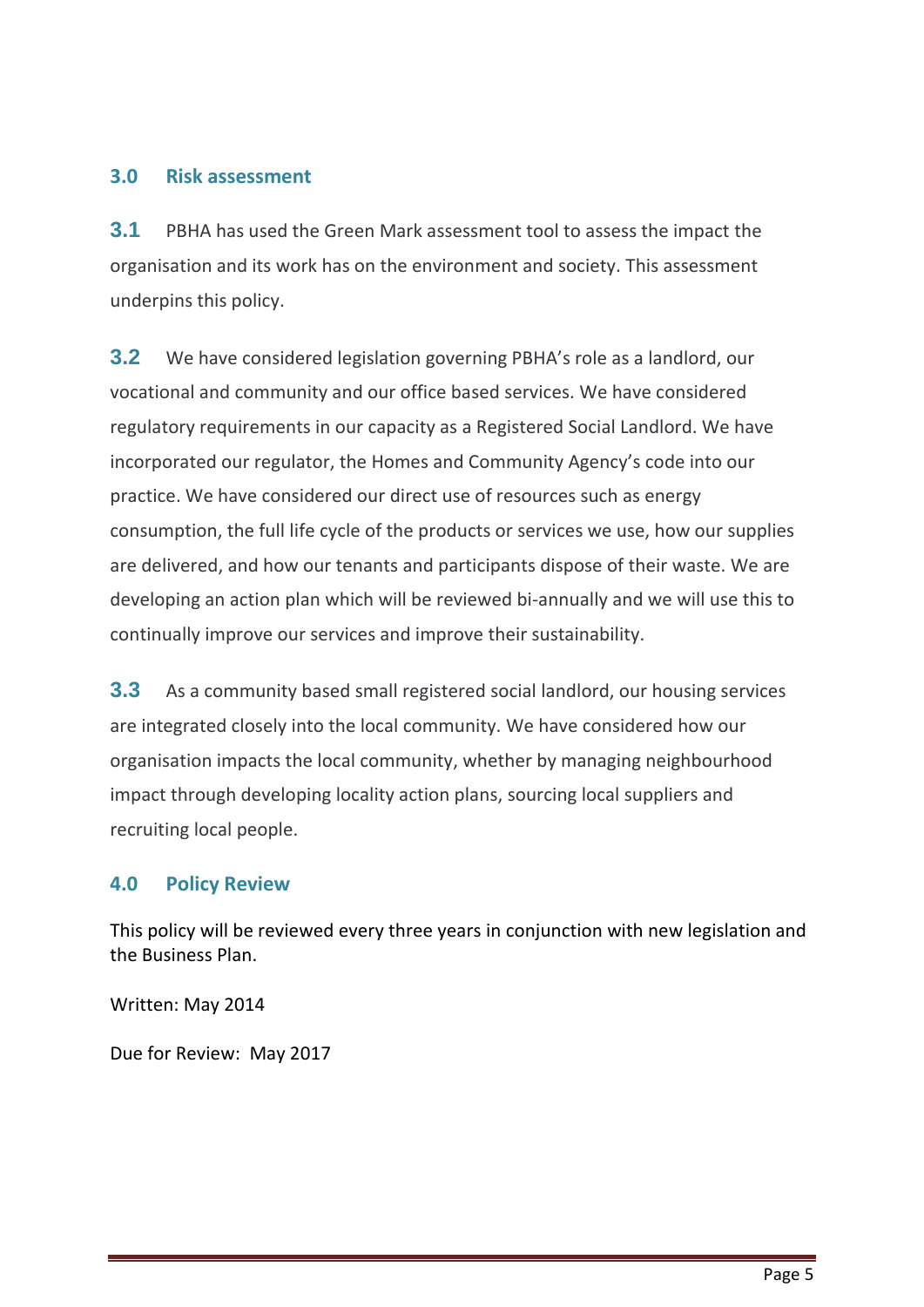Lead Responsibility: Chief Executive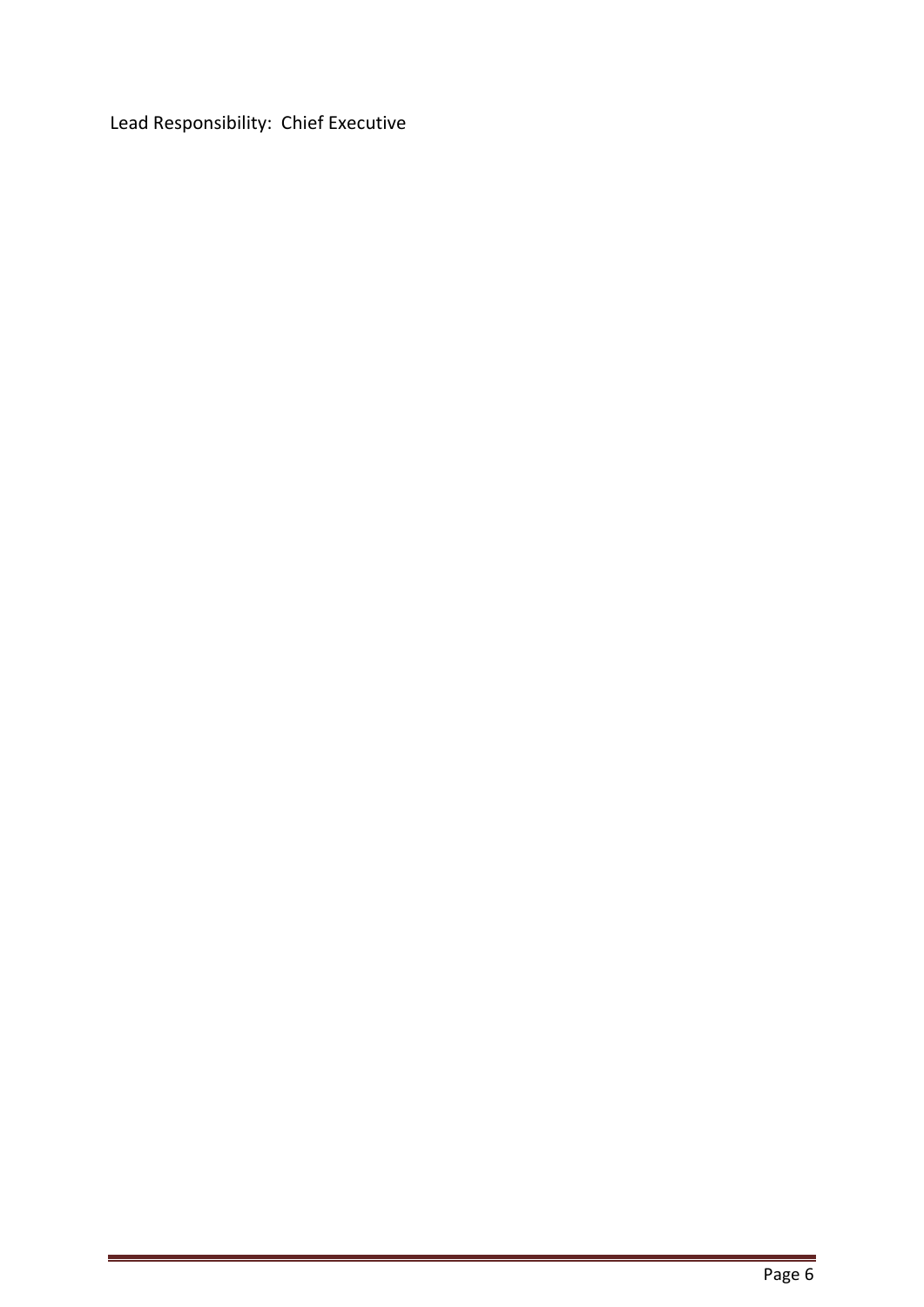## **Appendix 1**

# **Outpost Sustainability Charter**

# **Introduction**

PBHA Creative Industries is currently looking for ways to embed more sustainable practices across all its programmes. In Outpost, we have put this proposal together to establish and embed a culture of sustainable practices that aim to:

- 1. strengthen and protect global environments, helping to safeguard and maintain natural resources
- 2. increase connection and commitment to local provenance for stock, and promoting and encouraging customers to share our vision
- 3. reduce waste and toxics
- 4. improve efficiency and reduction in operating costs in Outpost

# 1. strengthen and protect global environments, helping to safeguard and maintain natural resources

Many of the products sold in Outpost are in a processed format – ceramics, glass, paper, cardboard, wood, textiles (wool and cotton) and some plastics.

Outpost intends to continue and implement the following steps:

- increase our base of local suppliers and place a higher value on products whose materials are sourced in the UK
- only use Forest Stewardship Council (FSC) certified wood in our furniture and wooden product from sources as local as possible and where possible and appropriate use recycled wood
- create a niche market for upcycled furniture from our Creative Industries workshop to reduce production and recycle furniture that already exists
- use recycle paper in all our cards and paper products as well as throughout our office supplies
- control our energy usage by turning off all window display lighting at night, using energy efficient light bulbs, turn off lights and electrical equipment when not in use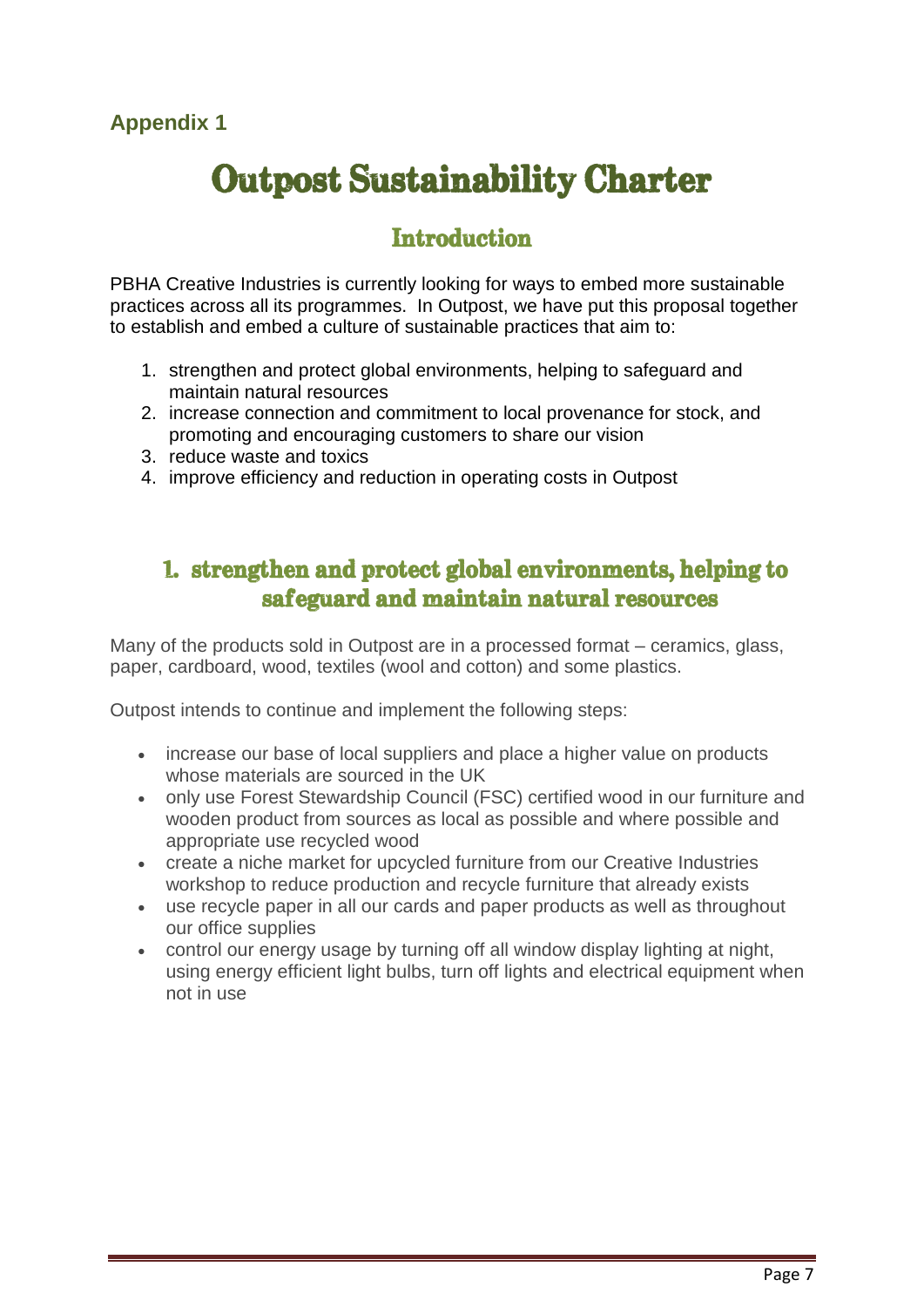# 2. Increase connection and commitment to local suppliers, reduced manufacturing CO2 emissions and use of recycled materials in stock t local provenance for stock, and promoting and encouraging customers to share our vision

Outpost staff, volunteers, interns and trainees are key to building a culture of attention and commitment to product provenance, waste management and recycling within the shop. Therefore we will:

- Establish recycling and elimination of waste as an integral part of health and safety inductions
- Introduce product provenance conversationally during one-to-one training moments and later encourage it as part of peer-to-peer learning
- Write product provenance awareness into course training materials
- Put in place sustainability charter posters in the communal area to support consciousness raising amongst staff and trainees
- We will state our commitment to safeguarding and maintaining natural resources in our marketing and communications literature and make it a point of note when talking to our customers on the shop floor

# 3. Reduce Waste and Toxics

Reducing waste and toxics aims to impact positively on both immediate environment of the joinery and the global environment. We will therefore do the following:

### *Reduce Waste*

- Segregate all waste to maximise recycling opportunities
- Reduce waste by preventing any other recyclable materials from entering landfill (paper, cardboard, solvents, metals, plastics, etc.)
- Set up working, intuitive systems in Outpost to make reduction of waste and recycling easier than landfill and encourage trainees and volunteers of Outpost to think about similar systems in their homes
- Waste hierarchy posters displayed near waste bins

### *Reduce Toxics*

- Select products that generate acceptable levels of emissions and/or ones that do not contain harmful by-products
- Ensure that health and safety standards are upheld within the shop environment and that COSSH cupboard is used